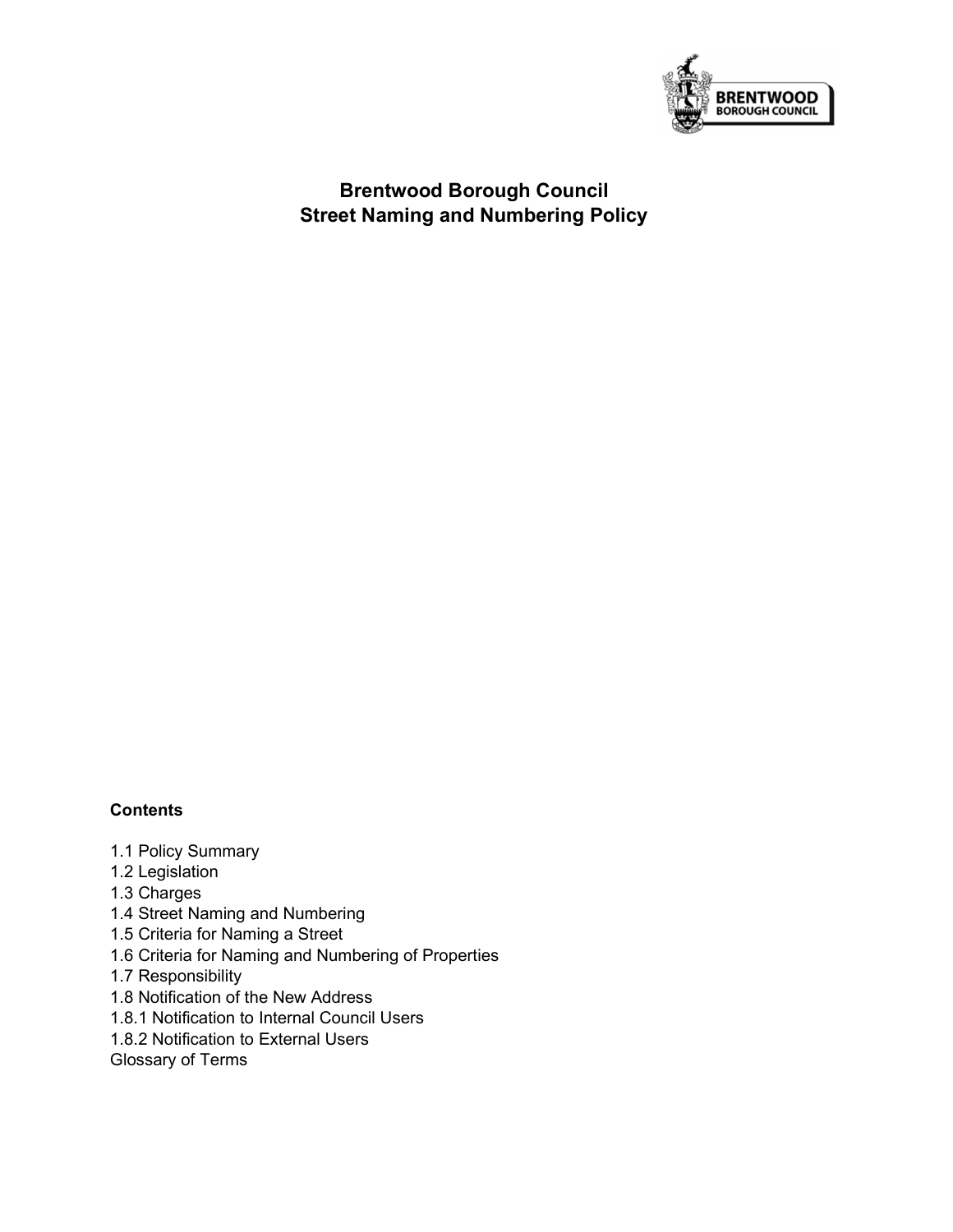## 1.1 Policy Summary

 This policy on Street Naming and Numbering (SN&N) has been developed to give guidance when naming and numbering streets and properties within Brentwood Borough. The guidance given has been in part derived from the recommendations from the LLPG and SN&N Data Entry Conventions and Best Practice for the NLPG published by Information House in conjunction with GeoPlace.

 Under the legislation (section 1.2) the Council is the sole arbiter of an address and the decision on the name of a street and/or property is for the Council to make.

Correct addressing of streets and properties is very important as there is a great reliance on correct information to deliver their services to customers. It is imperative that the emergency services and Royal Mail are able to locate property quickly and efficiently as our addressing information (LLPG) underpins their location information within their systems.

 The SN&N policy brings together the requirements for the process to create unique and logical addressing within the Borough as part of our statutory duty, and to link its role with the Local Land and Property Gazetteer (LLPG) which is our definitive addressing database.

## 1.2 Legislation

## Towns Improvement Clauses Act 1847

#### Section 64 Houses to be numbered and streets named

The commissioners shall from time to time cause the houses and buildings in all or any of the streets to be marked with numbers as they think fit, and shall cause to be put up or painted on a conspicuous part of some house, building, or place, at or near each end, corner, or entrance of every such street, the name by which such street is to be known; and every person who destroys, pulls down, or defaces any such number or name, or puts up any number or name different from the number or name put up by the commissioners, shall be liable to a penalty not exceeding [F1[F2£25]][F1 level 1 on the standard scale] for every such offence.

#### Annotations:

#### Amendments (Textual)

- F1 "level 1 on the standard scale" substituted (E.W.) for "£25" by virtue of Criminal Justice Act 1982 (c. 48, SIF 39:1), s. 46
- F2 Words substituted by virtue of Criminal Law Act 1977 (c. 45), s. 31(5)(6)(9)

#### Section 65 Numbers of houses to be renewed by occupiers

The occupiers of houses and other buildings in the streets shall mark their houses with such numbers as the commissioners approve of, and shall renew such numbers as often as they become obliterated or defaced; and every such occupier who fails, within one week after notice for that purpose from the commissioners, to mark their house with a number approved of by the commissioners, or to renew such number when obliterated, shall be liable to a penalty not exceeding [F1[F2£20]][F1level 1 on the standard scale], and the commissioners shall cause such numbers to be marked or to be renewed, as the case may require, and the expence thereof shall be repaid to them by such occupier, and shall be recoverable as damages.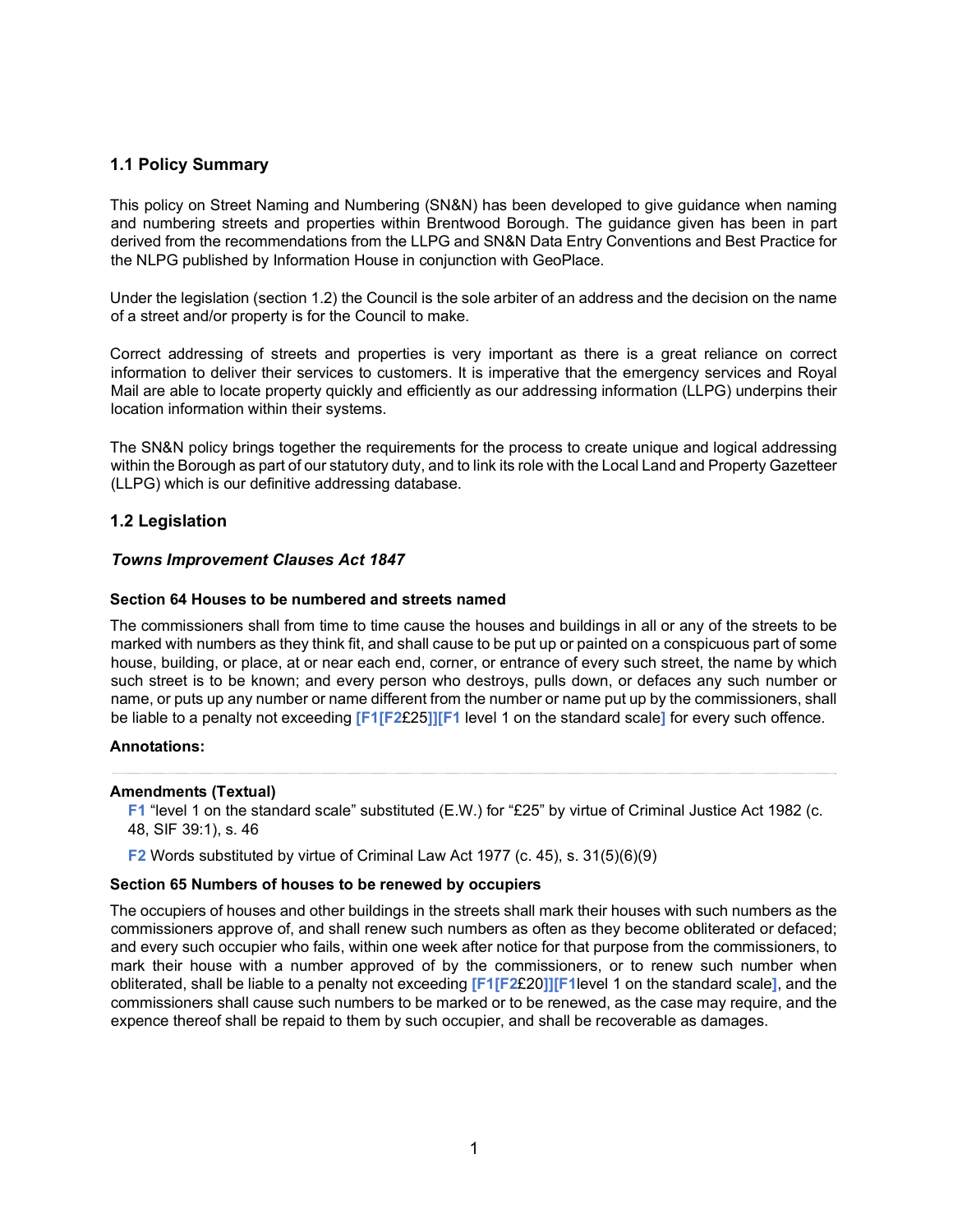#### Annotations:

#### Amendments (Textual)

F1 "level 1 on the standard scale" substituted (E.W.) for "£20" by virtue of Criminal Justice Act 1982 (c. 48, SIF 39:1), ss. 38, 46

F2 Words substituted by Criminal Justice Act 1967 (c. 80), s. 92, Sch. 3 Pt. I

#### Public Health Acts Amendment Act 1907

#### 21 Power to alter names of streets

The local authority may, with the consent of two-thirds in number [F1. . . ] of the ratepayers [F2 and persons who are liable to pay an amount in respect of council tax] in any street, alter the name of such street or any part of such street. The local authority may cause the name of any street or of any part of any street to be painted or otherwise marked on a conspicuous part of any building or other erection.

Any person who shall willfully and without the consent of the local authority, obliterate, deface, obscure, remove, or alter any such name, shall be liable to a penalty not exceeding [F3 level 1 on the standard scale].

#### Annotations:

#### Amendments (Textual)

F1 Words repealed (E.W.) by S.I. 1990/776, art. 8, Sch. 3 para. 1(a)

F2 Words in s. 21 (which were added (E.W.) by S.I. 1990/776, art. 8, Sch. 3 para. 1(b)) substituted (E.W.) (1. 4. 1993) by Local Government Finance Act 1992 (c. 14), s. 117(1), Sch. 13 para.3 (with s. 118(1)(2)(4)); S.I. 1992/2454, art. 3(1)(a)

F3 Words in s. 21 substituted (E.W.) by virtue of Criminal Justice Act 1982 (c. 48, SIF 39:1), s. 46

#### Modifications etc. (not altering text)

C1 S. 21 repealed, as respects any area in which s. 18 of the Public Health Act 1925 (c. 71) is in force, by ibid., s. 18(5)

C2 Power to extend or exclude s. 21 conferred by Local Government Act 1972 (c. 70), Sch. 14 Pt. II para. 25

C3 S. 21 excluded (Greater London) by Local Government Act 1972 (c. 70), Sch. 14 Pt. II para. 26

#### Public Health Act 1925 – Sections 17 to 19

Naming of Streets<br>17 Notice to urban authority before street is named

(1) Before any street is given a name, notice of the proposed name shall be sent to the urban authority by the person proposing to name the street

(2) The urban authority, within one month after the receipt of such notice, may, by notice in writing served on the person by whom notice of the proposed name of the street was sent, object to the proposed name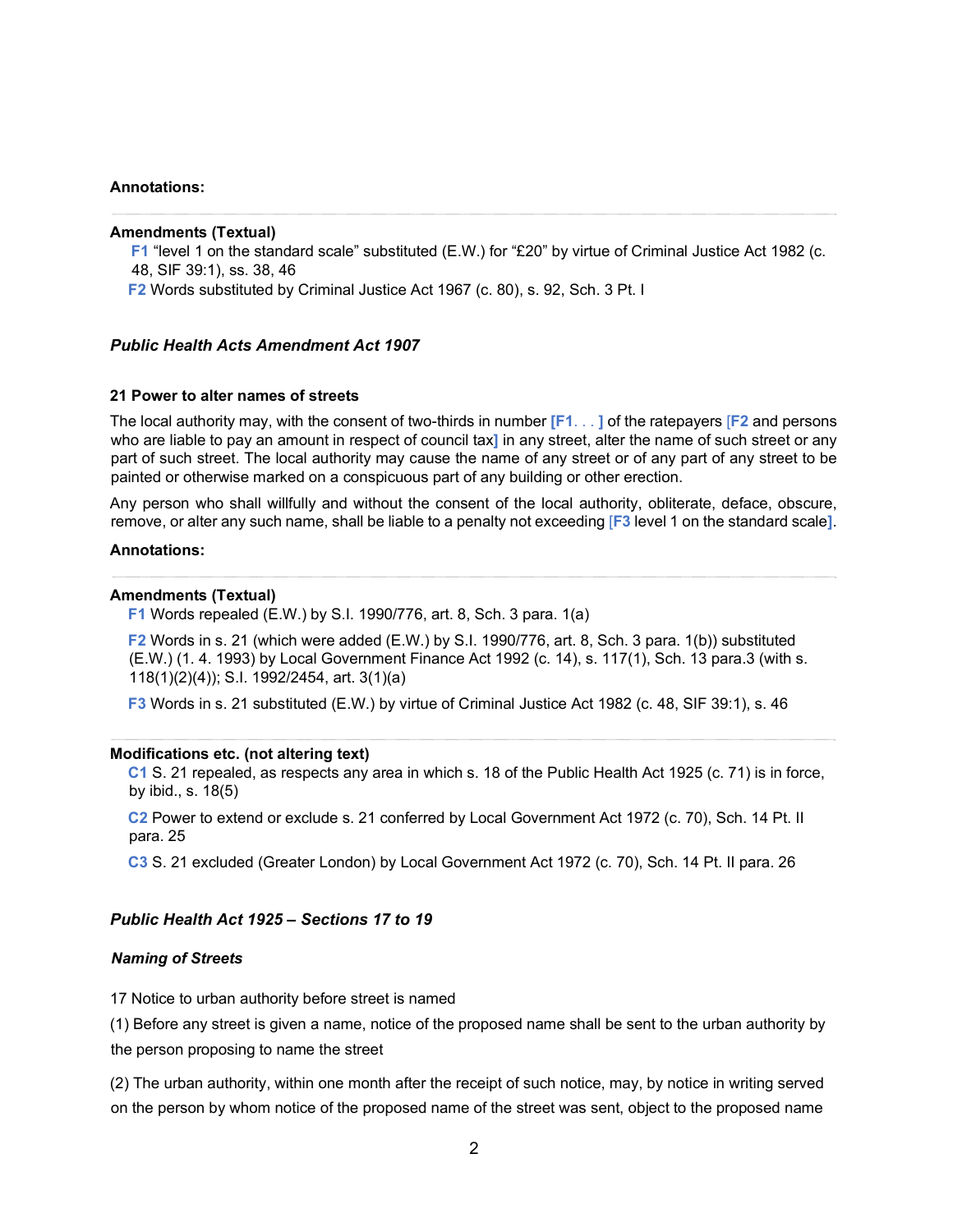(3) It shall not be lawful to set up in any street an inscription of the name thereof—

(a) until the expiration of one month after notice of the proposed name has been sent to the urban authority under this section; and

(b) where the urban authority have objected to the proposed name, unless and until such objection has been withdrawn by the urban authority or overruled on appeal;

and any person acting in contravention of this provision shall be liable to a penalty not exceeding [F1 level 1 on the standard scale] and to a daily penalty not exceeding [F2 £1]

(4) Where the urban authority serve a notice of objection under this section, the person proposing to name the street may, within twenty-one days after the service of the notice, appeal against the objection to a petty sessional court

## Annotations:

## Amendments (Textual)

F1 Words substituted by virtue of Criminal Justice Act 1982 (c. 48, SIF 39:1), s. 46

F2 Words substituted by virtue of Decimal Currency Act 1969 (c. 19), s. 10(1)

### Modifications etc. (not altering text)

C1 Power to extend or exclude section 17 conferred by Local Government Act 1972 (c. 70), Sch. 14 Pt. II para. 25

C2 S. 17 excluded (Greater London) by Local Government Act 1972 (c. 70) Sch. 14 Pt. II para. 26

## 18 Alteration of name of street

(1) The urban authority by order may alter the name of any street, or part of a street, or may assign a name to any street, or part of a street, to which a name has not been given

(2) Not less than one month before making an order under this section, the urban authority shall cause notice of the intended order to be posted at each end of the street, or part of the street, or in some conspicuous position in the street or part affected

(3) Every such notice shall contain a statement that the intended order may be made by the urban authority on or at any time after the day named in the notice, and that an appeal will lie under this Act to a petty sessional court against the intended order at the instance of any person aggrieved

(4) Any person aggrieved by the intended order of the local authority may, within twenty-one days after the posting of the notice, appeal to a petty sessional court

(5). . . . . . . . . . . . . . . . . . . . . . . . . . . . . . . . [F3]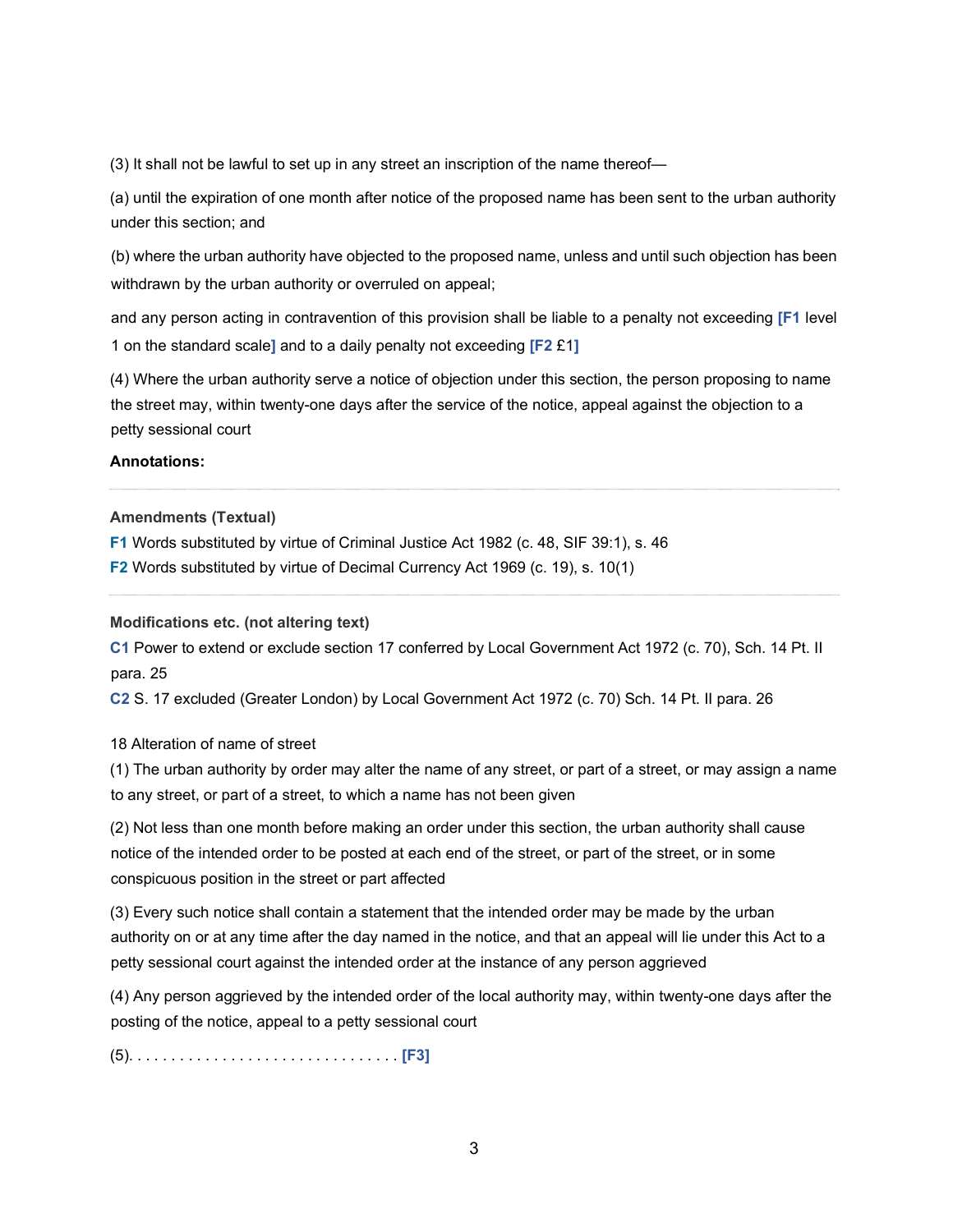### Annotations:

#### Amendments (Textual)

F3 Ss. 16(2), 18(5), 19(3) repealed by Local Government Act 1972 (c. 70), Sch. 30

#### Modifications etc. (not altering text)

C3 Power to extend or exclude section 18 conferred by Local Government Act 1972 (c. 70), Sch. 14 Pt. II para. 25

C4 S. 18 excluded (Greater London) by Local Government Act 1972 (c. 70) Sch. 14 Pt. II para. 26; modified by S.I. 1973/686, art. 3(1), Sch. 3

#### 19 Indication of Name of Street

(1) The urban authority shall cause the name of every street to be painted, or otherwise marked, in a conspicuous position on any house, building or erection in or near the street, and shall from time to time alter or renew such inscription of the name of any street, if and when the name of the street is altered or the inscription becomes illegible

(2) If any person . . . [F4], pulls down . . . any inscription of the name of a street which has lawfully been set up, or sets up in any street any name different from the name lawfully given to the street, or places or affixes any notice or advertisement within twelve inches of any name of a street marked on a house, building, or erection in pursuance of this section, they shall be liable to a penalty not exceeding [F5 level 1 on the standard scale] and to a daily penalty not exceeding [F6£1]

(3). . . . . . . . . . . . . . . . . . . . . . . . . . . . . . . . [F7]

#### Annotations:

### Amendments (Textual)

F4 Words repealed by Criminal Damage Act 1971 (c. 48), Sch. Pt. I F5 Words substituted by virtue of Criminal Justice Act 1982 (c. 48, SIF 39:1), s. 46 F6 Words substituted by virtue of Decimal Currency Act 1969 (c. 19), s. 10(1) F7 Ss. 16(2), 18(5), 19(3) repealed by Local Government Act 1972 (c. 70), Sch. 30

### Modifications etc. (not altering text)

C5 Power to extend or exclude section 19 conferred by Local Government Act 1972 (c. 70), Sch. 14 Pt. II para. 25

C6 S. 19 excluded (Greater London) by ibid; Sch. 14 Pt. II para. 26; modified by S.I. 1973/686, art. 3(1), Sch. 3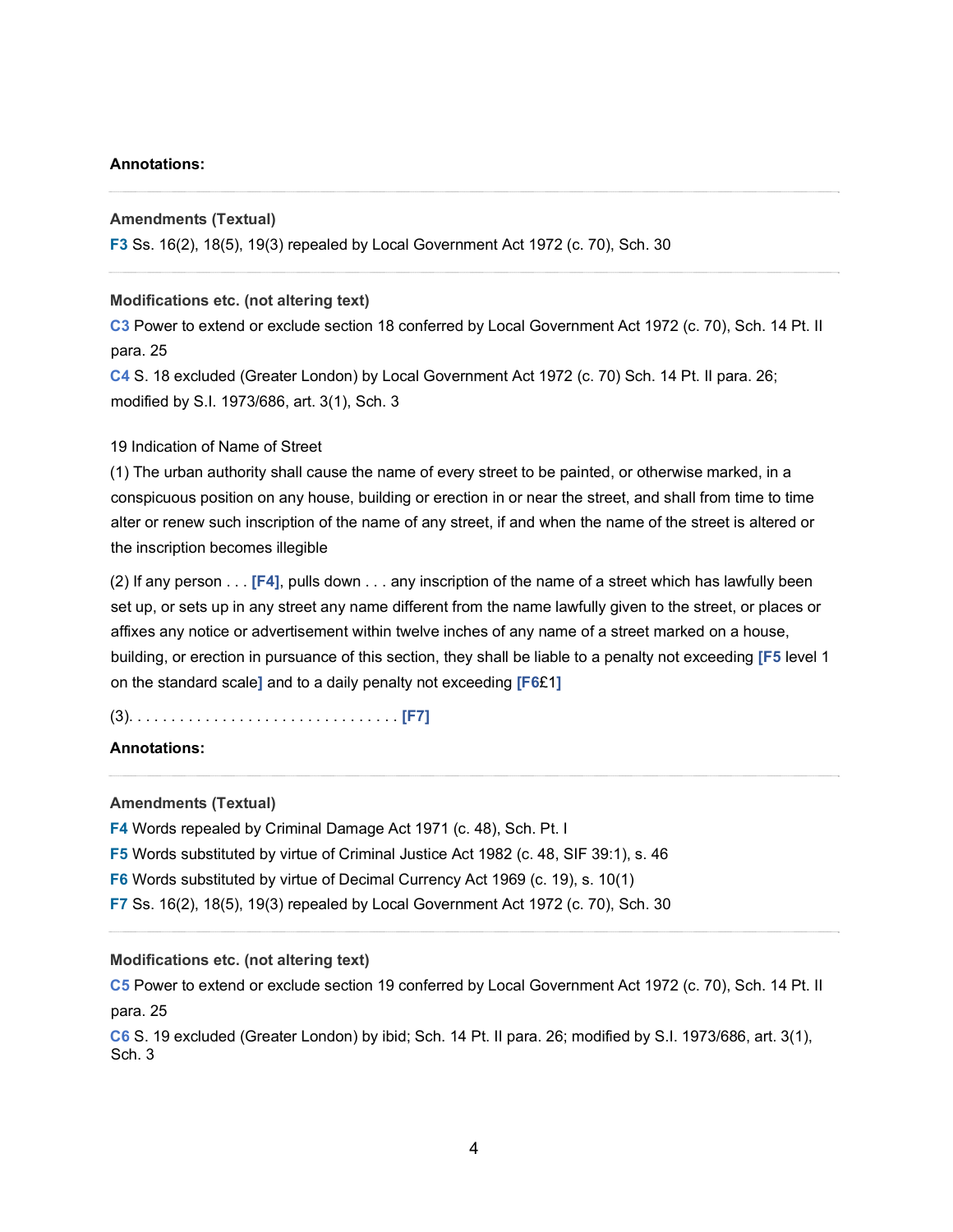## Local Government Act 2003

#### Section 93 Power to charge for discretionary services

(1) Subject to the following provisions, a best value authority may charge a person for providing a service to them if—

- (a) the authority is authorised, but not required, by an enactment to provide the service to them, and
- (b) they have agreed to its provision
- (2) Subsection (1) does not apply if the authority—
- (a) has power apart from this section to charge for the provision of the service, or
- (b) is expressly prohibited from charging for the provision of the service
- (3) The power under subsection (1) is subject to a duty to secure that, taking one financial year with another, the income from charges under that subsection does not exceed the costs of provision
- (4) The duty under subsection (3) shall apply separately in relation to each kind of service
- (5) Within the framework set by subsections (3) and (4), a best value authority may set charges as it thinks fit and may, in particular—
- (a) charge only some persons for providing a service;
- (b) charge different persons different amounts for the provision of a service
- (6) In carrying out functions under this section, a best value authority shall have regard to such guidance as the appropriate person may issue
- (7) The following shall be disregarded for the purposes of subsection (2)(b)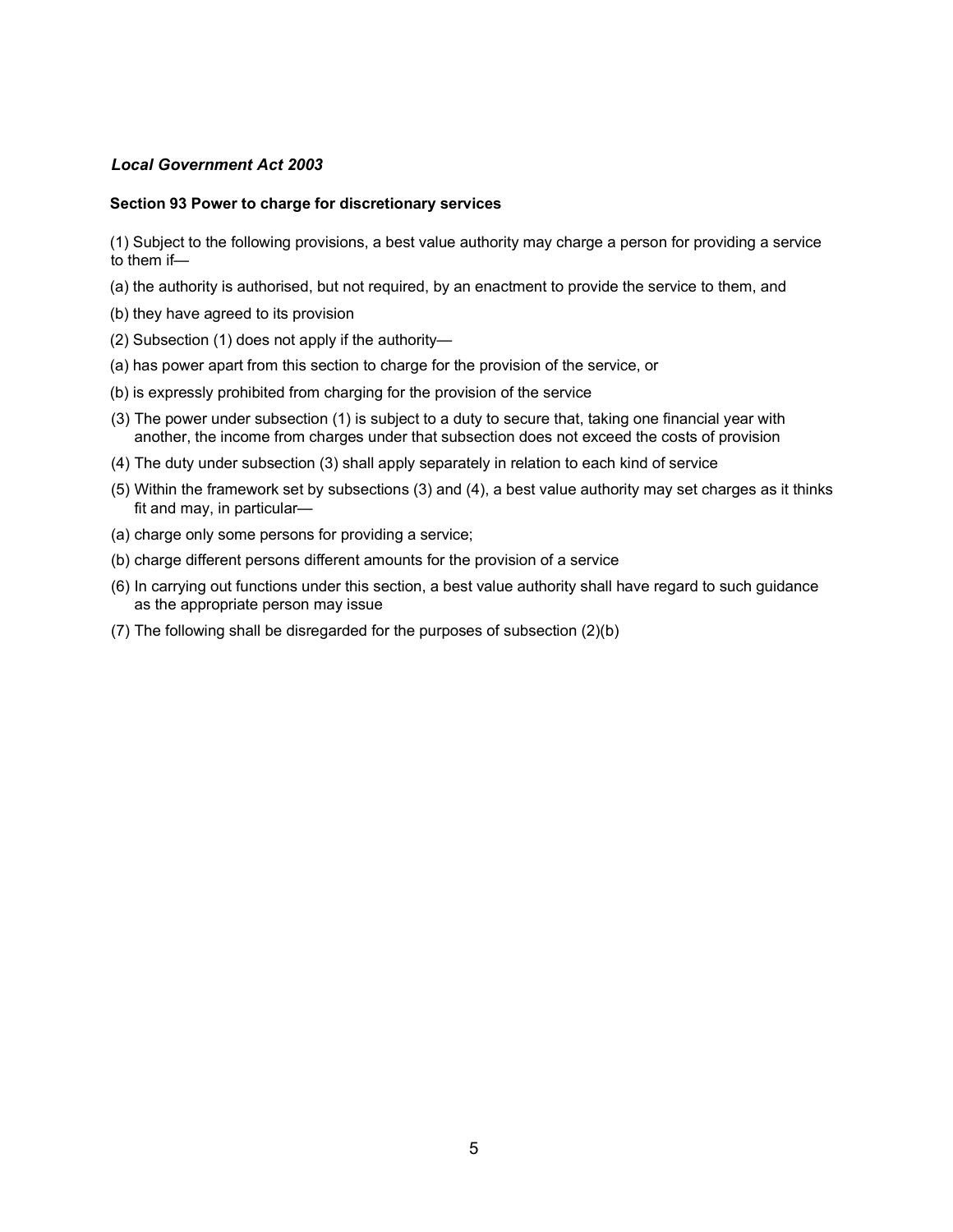## 1.3 Charges

The service provided by Brentwood Borough Council for the naming of streets cannot be chargeable as this duty is not discretionary.

Under section 93 of the Local Government Act 2003 there is provision for the charging of the service of Street Naming and Numbering. As long as such charges do not exceed the cost of providing said service, namely the aforementioned Street Naming and Numbering.

The charges for the service are to be published via the internet pages for Street Naming and Numbering.

The charges will be:

#### Address Change Charges

| Renaming/renumbering per property            | £63.00                       |
|----------------------------------------------|------------------------------|
| <b>Developer Charges</b>                     |                              |
| Naming of street – per street                | £106.00                      |
| Numbering of development plots $-1$ unit     | £79.00                       |
| Numbering of development plots 2-10 units    | £154.00                      |
| Numbering of development plots over 10 units | £154.00 + £33 per extra unit |

## 1.4 Street Naming and Numbering

Property developers and local residents may suggest names for new streets. These should be submitted to the Street Naming and Numbering Officer for consideration against our criteria.

Consultation takes place with Ward and Parish Councillors. The Ward or Parish Councillors may either accept the suggestion or object to it and offer their own alternatives. Any alternative suggestion will again be checked to ensure that it meets the naming criteria. If a suggestion does not meet the naming criteria it will be rejected no matter who suggests it. Once a suitable suggestion from the Ward and Parish Councillors has been selected by the Street Naming and Numbering Officer, agreement will be sought with the developer.

Where a street is created as all or part of a new development, all costs for the erection of new street name plates will be paid for by the property developer. There is a specification for the plates and their locations, and the authority should be contacted for advice. Maintenance of street name plates becomes the responsibility of Brentwood Borough Council only once the developer has left the site and the street has been adopted.

No street name plate will be allowed to be erected until the street name has been confirmed in writing by Brentwood Borough Council.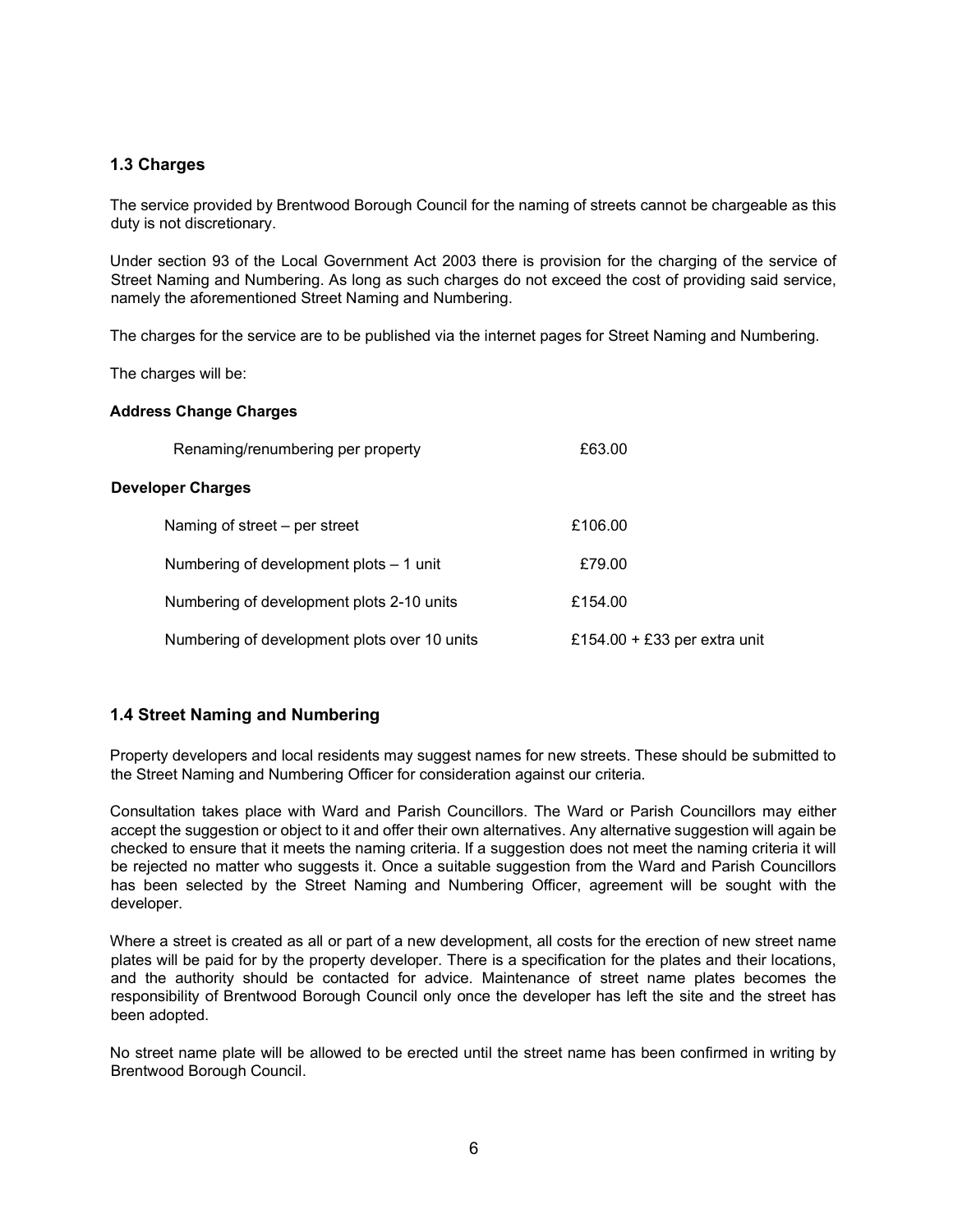## 1.5 Criteria for Naming a Street

The Street Naming and Numbering Officer will use the following guidelines when consulting on new street names. Councillors and developers will need to follow these guidelines when considering any names for streets within the Borough.

The use of a common theme within larger developments is encouraged, especially if there is a local or historic significance with the area. This however is not sufficient cause to reject a name that fails to meet this criterion.

Street names that promote services, products or companies will not be allowed. Trading names are viewed as advertisement of said companies and will not acceptable. There may be an exception to this when using an historic company name if used in a historical context where any claim of advertisement cannot be made.

A developer may suggest a name to be used and that the suggested name complies with the street naming procedures and that there is no objection from Brentwood Borough Council and the appropriate Ward or Parish Councillors. If there is any unresolved disagreement then the Chief Executive, who has the delegated powers to approve street names, will undertake the final decision with no right to appeal.

Street names that are derived from living persons will not be permitted to prevent offence either through inclusion or exclusion.

The changing of a street name or the sequence of property numbering shall be avoided. Exceptions to this may come from major development in the street or a request from the emergency services. Initially the Council will investigate alternative solutions and the renaming and numbering will only be conducted as a last resort. In the event of a street naming and renumbering change the following actions will be undertaken:

- 1. A consultation will be undertaken with the affected rate payers and appropriate Ward and Parish Councillors. A two-thirds majority agreement of the tax/ rate payers living within the street must be obtained to proceed with the name change. This is laid out in the legislation
- 2. A report showing evidence of the rate-payers approval must be produced and made available to the SN&N Officer and Managing Director, which will then require their endorsement to proceed with the change

#### Guideline for Naming Streets

- New street names will be unique, duplicates will not be permitted
- Street names that are phonetically similar to other streets will not be permitted
- Street names that can be construed as obscene or racist will not be acceptable
- Distinctions through suffix within the same or adjoining area will be avoided
- Street names that may be open to re-interpretation through graffiti or shortening of the name shall be avoided
- New street names will not be assigned to new developments when such developments can be satisfactorily included in the current scheme of the street providing access
- No new streets will be named after a living person in order to avoid offence either through inclusion or exclusion
- New street names shall not end with 's' where is can be construed as either possessive or plural, neither will they begin with the word 'The'
- All punctuation, including apostrophes, shall be avoided
- Words of more than three syllables and the use of more than two words will be avoided (exception being thoroughfare types)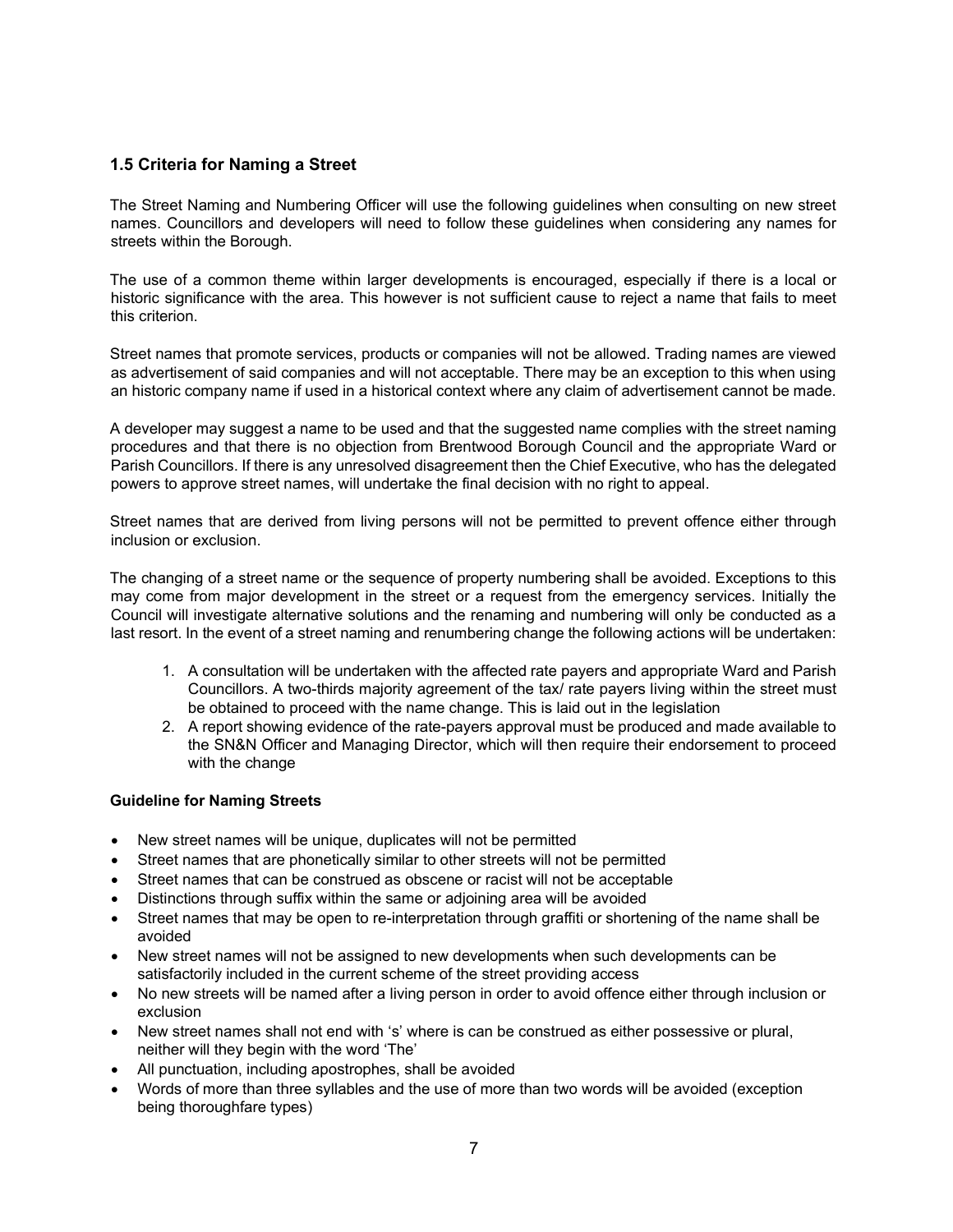- Street names that are open to spelling mistakes are to be avoided as these may lead to confusion with emergency services or result in demand for a name change by residents
- All new street names should end with a suffix to reflect the nature, history and/or location of the street, e.g. :
	- Avenue tree lined residential road
	- **Bank** street on a bank
	- Court/Close a residential cul-de-sac only
	- Crescent a crescent shaped road
	- Drive residential roads
	- Gardens residential roads
	- Grove residential road
	- Hill a hillside road only
	- Lane road
	- Mews converted yard or stable
	- Mount high point of road
	- Place residential road
	- $\blacksquare$  Rise road which has a rise
	- Row road (not pedestrian access route)
	- Square a square only
	- **•** Street any thoroughfare
- Suffixes that are not acceptable are:
	- End, Foot, Cross, View, Walk and Flat
		- $\circ$  These may be incorporated in a street name provided it ends in the appropriate suffix (Hook End Lane)

## 1.6 Criteria for Naming and Numbering of Properties

An application for a plot or a development to be numbered, the developer must provide the following information either in hard copy or electronically:

- Planning application number Street Naming and Numbering can only be administered once planning approval has been given, without this no address will be allocated
- Clear plans showing plot numbers, location in relation to existing land a property, with clearly identifiable front doors or primary access on each plot
- Internal layout plans for developments that are sub-divided by unit and/or floor level
- Building regulation number, if available, to confirm commencement
- All new naming of property should reflect the guidance held in BS7666:2006

#### Guidance of addressing property

- 1. All new property development will use numbers rather than be named
- 2. Official Street Naming and Numbering will take place for all domestic and commercial properties
- 3. New Streets shall be numbered with the odds of the left-hand side and the evens of the righthand side, with commencement from the primary entranced to the road. If the road is a thoroughfare betwixt two other streets the numbering shall commence at the end of the street nearest the centre of the town or village
- 4. Consecutive numbering may be used in a cul-de-sac or in a situation where there is no scope for future development in the street
- 5. The number will be allocated to the street onto which the main front entrance faces. If the entrance provides no direct access to a street an exception can be made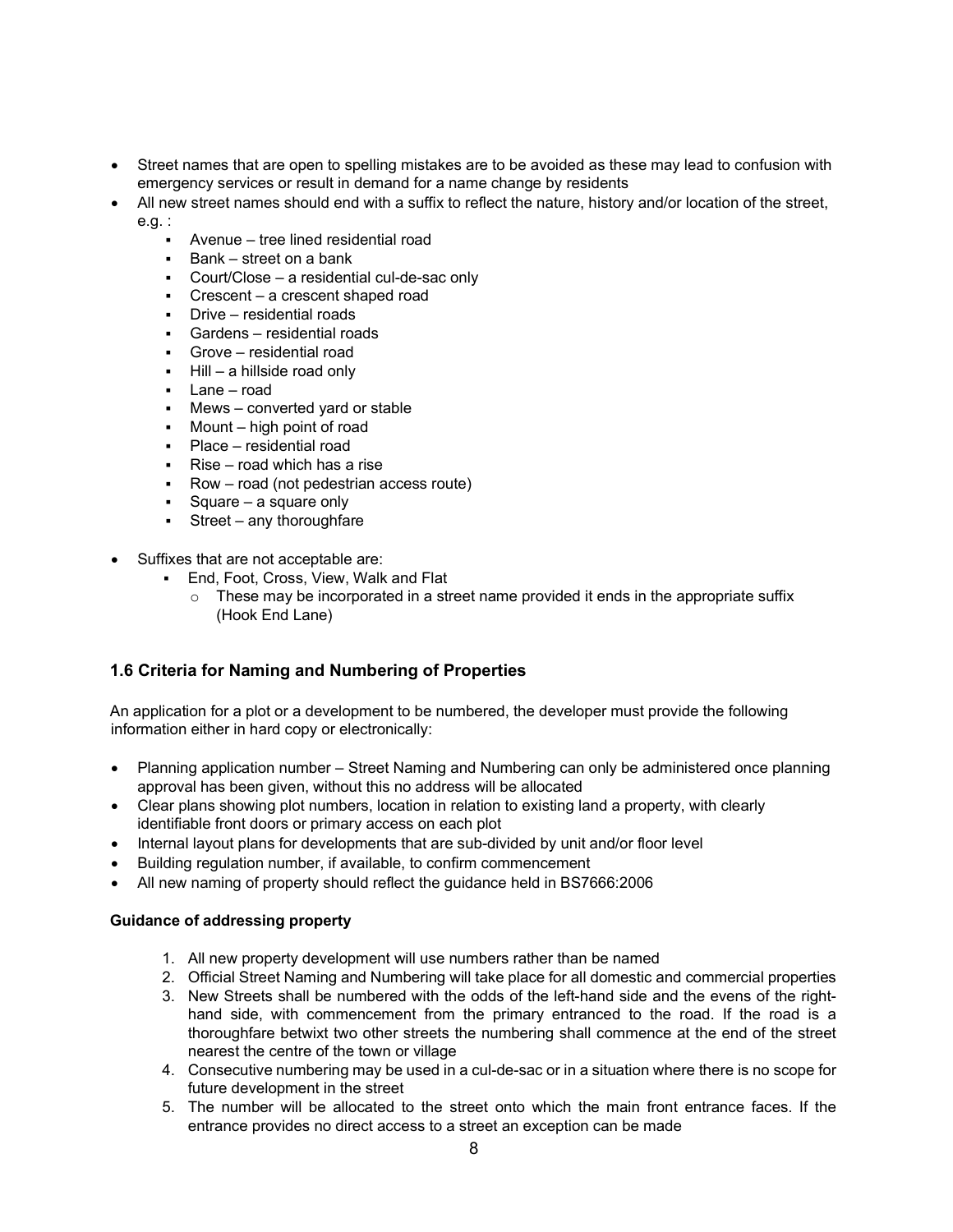- 6. Numbers should remain in sequence and there shall be no exclusion of any number due to superstition or personal preference
- 7. Flats and units will be given individual numbers where possible; the sequence of the numbering depending on the access to individual front doors
- 8. When numbering property that has been converted into flats, the flats will be numbered, e.g. Flat 1, 11 High Street. A numbering scheme such as Flat A/Flat B or First Floor Flat shall be avoided. The same applies to units, apartments or other forms of property subdivision
- 9. If a block of flats is to be built in a numbered street and cannot be integrated into the current numbering of that street, a name will be given to the block and the flats numbered internally, e.g. Flat 2, Plovers Baron
- 10. When new properties are built on an existing street and there are no available numbers to use whilst retaining the current sequence a suffix will be used in the form of a letter e.g. 22A
- 11. New street names shall not be assigned for the sole purpose of avoiding numbers with a suffix
- 12. On an existing street without numbers, a name will be allocated to a new property
- 13. On a street with a mixture of names and numbers the number will take priority over the name
- 14. Commercial properties will be numbered in accordance with local conventions that are in use at the locality in which the property is build/converted
- 15. Commercial subdivisions within a property will be numbered in accordance to floor level and suffixed with a letter for example Suites 1A-1Z (ground floor offices) and Suites 2A-2Z (first floor offices). This removes the use of terms such as First Floor or Second Floor as part of the address as the use of these terms does not comply with national addressing guidance
- 16. A business name shall not take the place of a number or a building name, all new business premises must have a number and display the numbering in a prominent position on the front of the building
- 17. Private garages and buildings used to house vehicles and similar purposes will not be officially numbered
- 18. A piece of land, e.g. farmland, cannot be given an official address, only a property on that piece of land can have a conventional address for the purpose of delivering mail and services

## 1.7 Responsibility

All elements of an address, with the exception of postcode and post town, are defined by Brentwood Borough Council. The numbers and names assigned to property and the official names assigned to streets are the intellectual property of the authority.

Allocation of postcodes is managed by the Royal Mail and must be confirmed by them. Brentwood Borough Council may undertake this process on the applicant's behalf and inform the applicant and other interested parties. The authority reserves the right to complete a Street Naming and Numbering application without the provision of postcode or post town information.

The maintenance of postcode information, and any future change to individual postcodes or postcode sectors, is the responsibility of the Royal Mail. Brentwood Borough Council accepts no responsibility or liability for omission of postcode or post town information, nor for any failure of services arising from this omission.

Where a new street name has been commissioned for a new development then it is the responsibility of the developer to obtain and install said street name plates. Specifications and a recommended supplier can be obtained from the Street Naming and Numbering Officer.

It is the responsibility of the developer of new properties to inform the Royal Mail when they become occupied for the first time.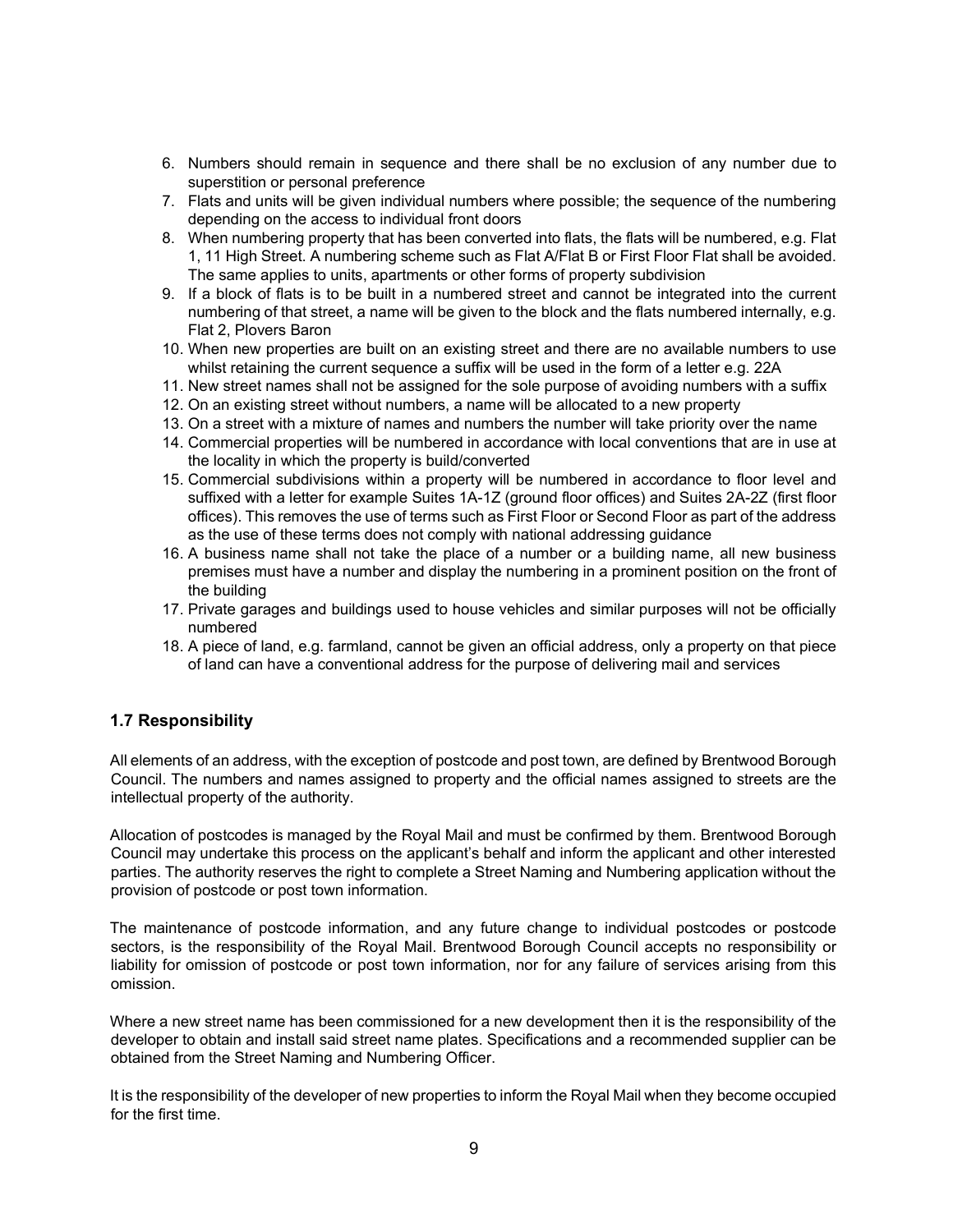## 1.8 Notification of the New Address

## 1.8.1 Notification to Internal Council Users

The LLPG shall be used to disseminate any new address and changes to existing addresses within the Authority to all users of address information. This can be achieved through a number of mechanisms, either solely or in combination as described below:

- Population on a UPRN/USRN into a linked system
- Maintenance of Application Cross-references to external applications within the LLPG/NLPG data and software and database
- Dynamic address lookup between linked applications and the LLPG
- Frequent LLPG address exports to linked applications compatible with the DTF protocols
- Digital copies of notification will be produced to non-DTF compliant systems

## 1.8.2 Notification to External Users

There is no statutory requirement for Creating Authorities to provide details of changes to existing property or new developments to any external organisation. However, it is recognised that the provision and sharing of this information facilitates better service delivery to citizens and business communities.

- Notifications to external users will be in the form of a list with details of the address changes
	- Changes to an existing address (pre and post change)<br>■ New address information (Street and Property)
		- New address information (Street and Property)
	- Street name changes (Pre and Post)
- Omitted Data
	- Location information (OS Easting and Northing, OS have the intellectual rights to this data)
	- NLPG UPRN/USRN's